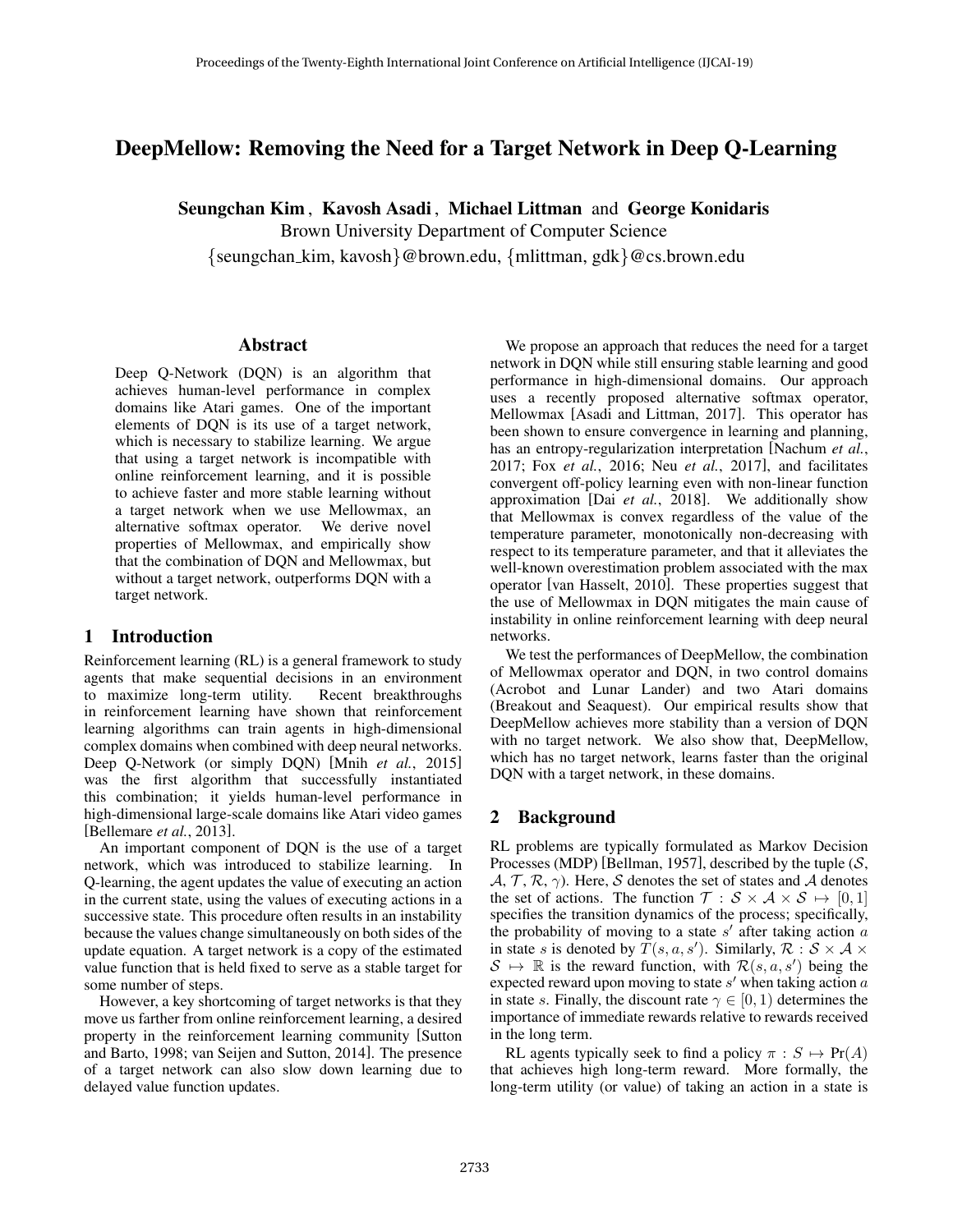defined as:

$$
Q^{\pi}(s, a) := \mathbb{E}[\sum_{t=0}^{\infty} \gamma^t \mathcal{R}(s_t, a_t, s_{t+1}) | s_0 = s, a_0 = a, \pi].
$$

We can define the optimal Q value, meaning the value of a state–action pair under the best policy  $\pi^*$ , as follows:

$$
Q^*(s, a) := \mathbb{E}[\sum_{t=0}^{\infty} \gamma^t \mathcal{R}(s_t, a_t, s_{t+1}) | s_0 = s, a_0 = a, \pi^*].
$$

A fundamental result in MDPs is that  $Q^*$  can be written recursively:

$$
Q^*(s, a) = \sum_{s' \in S} \mathcal{T}(s, a, s') [R(s, a, s') + \gamma \max_{a'} Q^*(s', a')],
$$

in what are known as the Bellman equations [Bellman, 1957]. A generalization [Littman and Szepesvári, 1996] replaces the max operator with a generic operator  $\otimes$  as follows:

$$
Q(s, a) = \sum_{s' \in S} \mathcal{T}(s, a, s') [R(s, a, s') + \gamma \bigotimes_{a'} Q(s', a')].
$$

The operator can be thought of as an action selector, which summarizes values over actions; different choices of the operator can lead to different solutions for Q.

#### 2.1 Deep Q-Network

In its basic form, given a sample  $\langle s, a, r, s' \rangle$ , online tabular Q-learning seeks to improve its approximate solution to the fixed-point of the Bellman equation by performing the following simple update:

$$
Q(s,a) \leftarrow Q(s,a) + \alpha \big(r + \gamma \max_{a'} Q(s',a') - Q(s,a) \big).
$$

In domains with large state spaces, rather than learning a value for each individual state–action pair, algorithms must represent the Q-function using a parameterized function approximator. DQN, for example, uses a deep convolutional neural network [LeCun *et al.*, 2015] parameterized by weights  $\theta$ . In this case, the value-function estimate is updated as follows:

$$
\theta \leftarrow \theta + \alpha (r + \gamma \max_{a'} Q(s', a'; \theta) - Q(s, a; \theta)) \nabla_{\theta} Q(s, a; \theta).
$$

DQN employs two additional techniques, namely experience replay and the use of a separate target network, to stabilize learning and improve performance [Mnih *et* al., 2015]. Experience replay stores samples  $\langle s, a, r, s' \rangle$ in a buffer, randomly samples a minibatch, and performs the above update over that minibatch. This approach helps reduce the correlation between consecutive samples, which can otherwise negatively effect gradient-based methods.

The second modification, the target network, maintains a separate weight vector  $\theta^-$  to create a temporal gap between the target action-value function and the action-value function that updates continually. The update is changed as follows:

$$
\theta \leftarrow \theta + \alpha (r + \gamma \max_{a'} Q_T(s', a'; \theta^{-}) - Q(s, a; \theta)) \nabla_{\theta} Q(s, a; \theta),
$$

where the separate weight vector  $\theta^-$  is synchronized with  $\theta$ after some period of time chosen as a hyper-parameter. Using a separate target network makes divergence unlikely, because it adds a delay between the time that Q values are updated and the time that the target  $Q_T$  values are updated.

### 2.2 Motivation: Removing the Target Network

We aim to remove the target network for the following reasons. First, the target network in DQN violates online reinforcement learning, and hinders fast learning. Online learning enables real-time learning with streams of incoming data, continually updating the value functions without delays [Sutton and Barto, 1998; Rummery and Niranjan, 1994]. (Note that both using experience replay and a target network are deviations from online learning, but our focus is solely on the target network.) By eliminating the target network, we can remove the delays in the update of value functions, and thus support faster learning, as demonstrated in our experiments.

Secondly, having a separate target network doubles the memory required to store neural network weights. Thus, removing the target network contributes to the better allocation of memory resources. Lastly, we aim to develop simpler learning algorithms since they are easier to implement in practice and understand in theory. A target network is an extra complication added to Q-learning to make it work; removing that complication results in a simpler, and therefore, better algorithm.

### 3 New Properties of the Mellowmax Operator

Softmax operators have been found useful across many disciplines of science, including optimization [Boyd and Vandenberghe, 2004], electrical engineering [Safak, 1993], game theory [Gao and Pavel, 2017], and experimental psychology [Stahl II and Wilson, 1994].

In reinforcement learning, softmax has been used in the context of action selection to trade off exploration (trying new actions) and exploitation (trying good actions), owing to its cheap computational complexity relative to more principled approaches like optimism under uncertainty [Brafman and Tennenholtz, 2002; Strehl *et al.*, 2006] or Bayes-optimal decision making [Dearden *et al.*, 1998]. We use softmax in the context of value-function optimization, where we focus on the following softmax operator:

$$
mm_{\omega}(x) := \frac{\log(\frac{1}{n}\sum_{i=1}^{n}\exp(\omega x_i))}{\omega}
$$

.

This recently introduced operator, called Mellowmax [Asadi and Littman, 2017], can be thought of as a smooth approximation of the max operator. Mellowmax can also be incorporated into the Bellman equation as follows:

$$
Q(s, a) = \sum_{s' \in S} \mathcal{T}(s, a, s') [R(s, a, s') + \gamma m m_{\omega} Q(s, \cdot)].
$$

In contrast to the more familiar Boltzmann softmax, it yields convergent behavior due to its non-expansion property. Recent research has also found an appealing entropy-regularization characterization of this operator [Nachum *et al.*, 2017; Fox *et al.*, 2016; Neu *et al.*, 2017].

Mellowmax has several interesting properties. In addition to being a non-expansion, the parameter  $\omega$  offers an interpolation between max ( $\omega \to \infty$ ) and mean ( $\omega \to 0$ ) [Asadi and Littman, 2017]. In the next subsection, we develop two novel mathematical properties of this operator: convexity and monotonic non-decrease.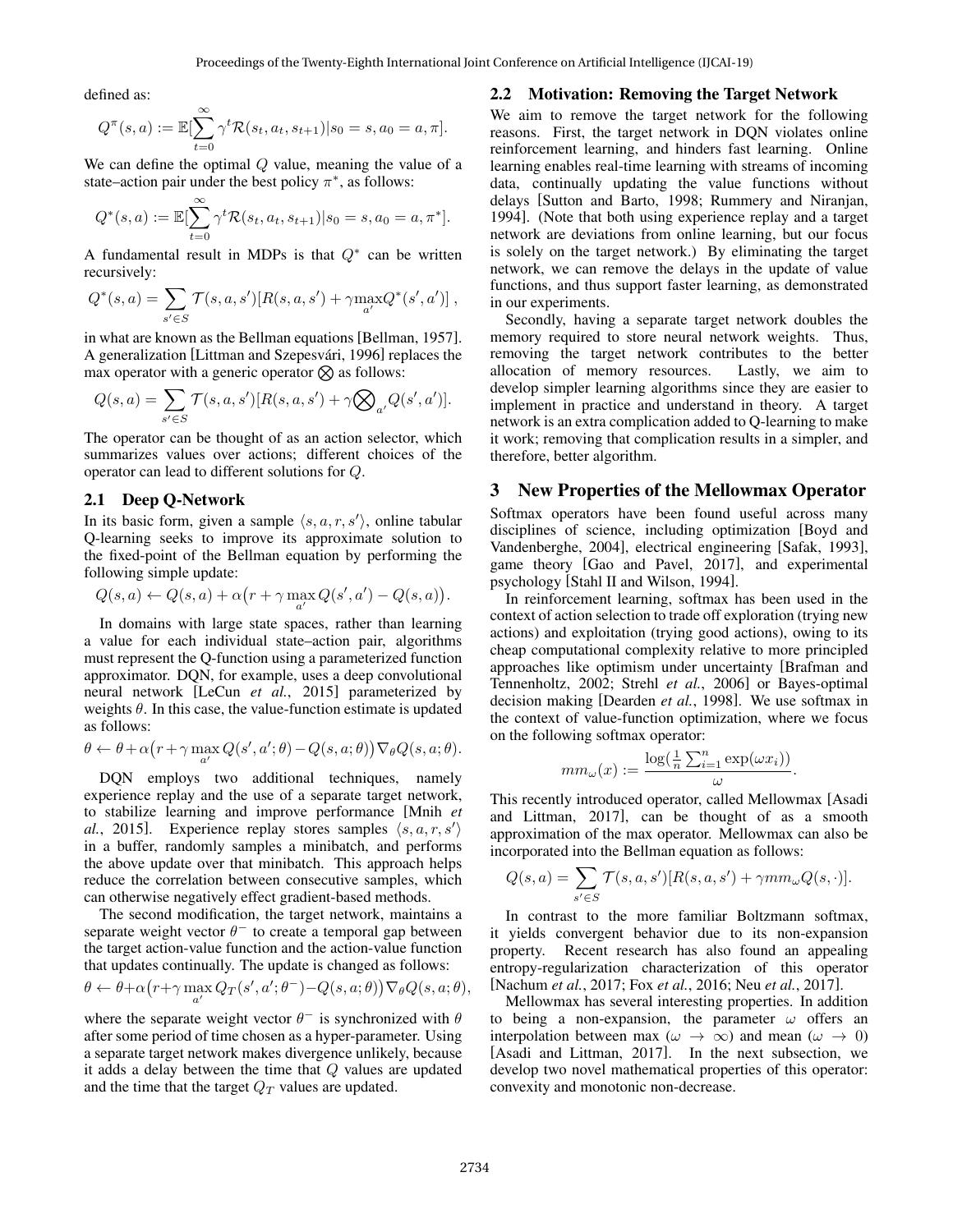#### 3.1 Convexity and Monotonic Non-decrease

Claim 1: For any  $\omega \geq 0$ ,  $mm_{\omega}(x)$  is convex.

Proof: Our proof generalizes the proof by Boyd and Vandenberghe [2004]. Note that  $\nabla^2 m m_\omega(x)$  =  $\frac{\omega}{(1^{\top}z)^2}((1^{\top}z)diag(z) - zz^{\top})$  where  $z_i = e^{\omega x_i}$ . They showed that  $\frac{1}{(1^{\top}z)^2}((1^{\top}z)diag(z) - zz^{\top}) \geq 0$ , and thus, convexity holds as long as temperature  $\omega \geq 0$ .

Claim 2: For any  $\omega \geq 0$  and any x,  $mm_{\omega}(x)$  is non-decreasing with respect to  $\omega$ .

Proof: Let  $\omega_2 > \omega_1 > 0$ . We want to show that  $mm_{\omega_2}(x) \geq mm_{\omega_1}(x)$ :

$$
mm_{\omega_2}(x) = \frac{\log \frac{1}{n} \sum_i e^{\omega_2 x_i}}{\omega_2}
$$
  
= 
$$
\frac{\log \frac{1}{n} \sum_i e^{\omega_1 x_i \frac{\omega_2}{\omega_1}}}{\omega_2}
$$
  
= 
$$
\frac{\log \frac{1}{n} \sum_i e^{(\omega_1 x_i)^{(\frac{\omega_2}{\omega_1})}}}{\omega_2}.
$$

We now utilize the convexity of the function  $f(z) = z^p$  for  $z > 0$  and  $p > 1$ . For any such convex function, Jensen's inequality holds:

$$
\frac{1}{n}\sum_{i}f(y_i) \ge f(\frac{1}{n}\sum_{i}y_i).
$$

Substituting f with  $y_i = e^{\omega_1 x_i}$  and  $p = \frac{\omega_2}{\omega_1}$  we get:

$$
\frac{1}{n}\sum_i e^{(\omega_1 x_i)^{(\frac{\omega_2}{\omega_1})}} \geq \big(\frac{1}{n}\sum_i e^{(\omega_1 x_i)}\big)^{(\frac{\omega_2}{\omega_1})}
$$

.

Using the above inequality, we finally get:

$$
mm_{\omega_2}(x) = \frac{\log \frac{1}{n} \sum_i e^{(\omega_1 x_i)^{(\frac{\omega_2}{\omega_1})}}}{\omega_2}
$$
  
\n
$$
\geq \frac{\log(\frac{1}{n} \sum_i e^{(\omega_1 x_i)})^{(\frac{\omega_2}{\omega_1})}}{\omega_2}
$$
  
\n
$$
= \frac{\left(\frac{\omega_2}{\omega_1}\right) \log\left(\frac{1}{n} \sum_i e^{(\omega_1 x_i)}\right)}{\omega_2}
$$
  
\n
$$
= \frac{\log(\frac{1}{n} \sum_i e^{(\omega_1 x_i)})}{\omega_1} = mm_{\omega_1}(x),
$$

allowing us to conclude that  $mm_{\omega}(x)$  is a non-decreasing function of  $\omega$ .

### 4 DeepMellow

We now introduce DeepMellow, a new algorithm that uses the Mellowmax operator in DQN. We first present the theoretical basis of our algorithm (overestimation bias analysis of the Mellowmax operator), and then explain the details of the algorithm.

### 4.1 Alleviation of Overestimation

Previous work [van Hasselt, 2010] showed that standard Q-learning, which uses the max operator, suffers from an overestimation problem: note that due to Jensen's inequality and the convexity of max,

$$
\mathbb{E}[\max \widehat{Q}] \geq \max \mathbb{E}[\widehat{Q}].
$$

Q-learning can overestimate the target due to noise in the estimator  $\ddot{Q}$ . In practice, this gap can be quite large. We hypothesize that using a separate target network keeps the target  $\widehat{Q}$  constant for a while, and, in effect, removes the randomness from the target. In this case, both sides of the above inequality will be the same quantity: max  $\ddot{Q}$ .

By the same argument, and as a corollary of the convexity argument of Mellowmax (Claim 1), Q-learning with Mellowmax also suffers from this overestimation problem. However, the magnitude of the overestimation is reduced by lowering the temperature parameter  $\omega$ , as we argue next.

For this analysis, we assume that  $\widehat{Q}$  is an unbiased estimate of Q as assumed by previous work. We further assume that  $\widehat{Q}$ values are uncorrelated. We wish to find the following gap:

bias
$$
(mm_{\omega}(\widehat{Q})) = \mathbb{E}[mm_{\omega}(\widehat{Q})] - mm_{\omega}(Q).
$$

We begin with a second-order Taylor expansion of Mellowmax as a good approximation for convex functions:

$$
mm_{\omega}(y) - mm_{\omega}(x)
$$
  
\n
$$
\approx \nabla mm_{\omega}(x)^{\top}(y-x) + \frac{1}{2}(y-x)^{\top}\nabla^{2}mm_{\omega}(x)(y-x).
$$

Replacing  $x$  and  $y$  with  $Q$  and  $Q$ , we get:

$$
mm_{\omega}(Q) - mm_{\omega}(Q)
$$
  
=  $\nabla mm_{\omega}(Q)^{\top}(\widehat{Q} - Q) + \frac{1}{2}(\widehat{Q} - Q)^{\top}\nabla^{2}mm_{\omega}(Q)(\widehat{Q} - Q).$ 

Taking the expectation from both sides, we notice that the left hand side is exactly the quantity we are looking for, namely the bias under Mellowmax:

$$
\mathbb{E}[mm_{\omega}(\widehat{Q}) - mm_{\omega}(Q)]
$$
  
= 
$$
\mathbb{E}[mm_{\omega}(\widehat{Q})] - mm_{\omega}(Q) = bias\{mm_{\omega}(\widehat{Q})\}.
$$

Thus:

bias
$$
\begin{array}{rcl}\n\text{bias}(mm_{\omega}(\widehat{Q})) & = & \mathbb{E}[\nabla mm_{\omega}(Q)^{\top}(\widehat{Q}-Q)] \\
& + & \frac{1}{2}\mathbb{E}[(\widehat{Q}-Q)^{\top}\nabla^{2}mm_{\omega}(Q)(\widehat{Q}-Q)] \\
& = & \nabla mm_{\omega}(Q)^{\top}\mathbb{E}[\widehat{Q}-Q] \\
& + & \frac{1}{2}\mathbb{E}[(\widehat{Q}-Q)^{\top}\nabla^{2}mm_{\omega}(Q)(\widehat{Q}-Q)] \\
& = & \frac{1}{2}\mathbb{E}[(\widehat{Q}-Q)^{\top}\nabla^{2}mm_{\omega}(Q)(\widehat{Q}-Q)] \\
& = & \frac{1}{2}\sum_{i}\frac{\partial^{2}mm_{\omega}(Q)}{\partial(Q_{i})^{2}}\mathbb{E}[(\widehat{Q}_{i}-Q_{i})^{2}] \\
& = & \frac{1}{2}\sum_{i}\frac{\partial^{2}mm_{\omega}(Q)}{\partial(Q_{i})^{2}}\text{Var}[\widehat{Q}_{i}].\n\end{array}
$$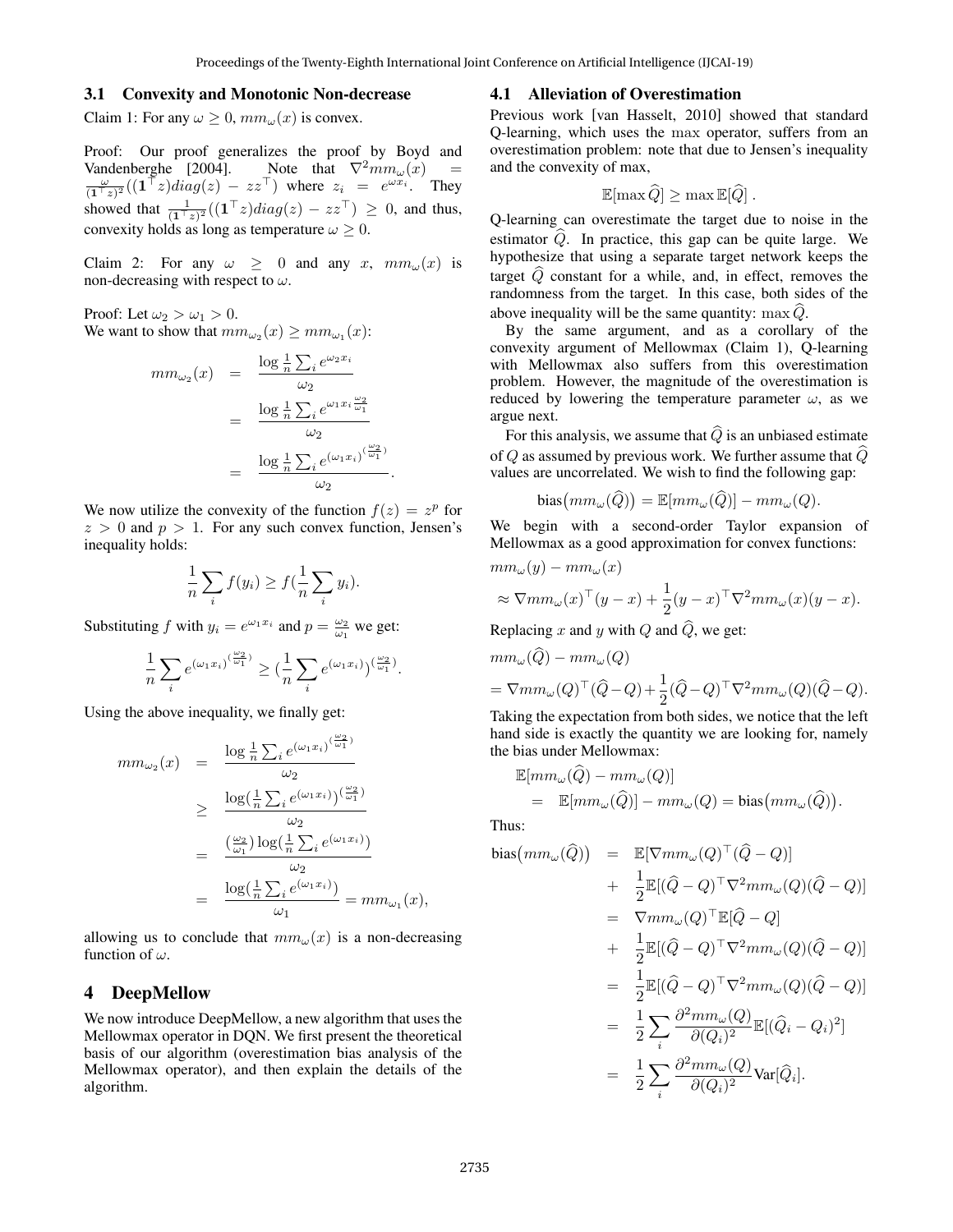| <b>Algorithm 1 DeepMellow</b>                                                   |  |  |  |
|---------------------------------------------------------------------------------|--|--|--|
| <b>Procedure</b> DeepMellow( $\omega$ )                                         |  |  |  |
| 1: Initialize experience replay memory $D$                                      |  |  |  |
| 2: Initialize action-value function Q with random $\theta$                      |  |  |  |
| Initialize target function $Q_T$ with initial weights $\theta^- = \theta$<br>3: |  |  |  |
| for episode = 1 to $M$ do<br>4:                                                 |  |  |  |
| Initialize sequence $s_1$ and preprocess $\phi_1 = \phi(s_1)$<br>5:             |  |  |  |
| for $t=1$ to T do<br>6:                                                         |  |  |  |
| Select a random action $a_t$ with probability $\epsilon$<br>7:                  |  |  |  |
| Otherwise, select $a_t = \arg \max_a Q(\phi_t, a; \theta)$<br>8:                |  |  |  |
| Execute action $a_t$ and observe reward $r_t$<br>9:                             |  |  |  |
| Set a new state $s_{t+1}$ and preprocess $\phi_{t+1}$<br>10:                    |  |  |  |
| Store transition $(\phi_t, a_t, r_t, \phi_{t+1})$ in D<br>11:                   |  |  |  |
| Sample random batch $(\phi_j, a_j, r_j, \phi_{j+1})$ from D<br>12:              |  |  |  |
| if episode terminates at step $j + 1$ then<br>13:                               |  |  |  |
| 14:<br>set $y_i = r_i$                                                          |  |  |  |
| else<br>15:                                                                     |  |  |  |
| set $y_i = r_i + \gamma \max Q_T(\phi_{i+1}, a'; \theta^{-})$<br>16:            |  |  |  |
| set $y_j = r_j + \gamma m m_\omega Q(\phi_{j+1}, a'; \theta)$<br>17:            |  |  |  |
| end if<br>18:                                                                   |  |  |  |
| Perform gradient descent on $\{y_j - Q(\phi_j, a_j; \theta)\}^2$<br>19:         |  |  |  |
| Every C steps, copy $Q_T = Q$<br>20:                                            |  |  |  |
| end for<br>21:                                                                  |  |  |  |
| $22:$ end for                                                                   |  |  |  |
| (Crossed-out texts denote modifications.)                                       |  |  |  |

We make two observations about the bias quantity. First, the amount of bias relates to the variance of the estimator. If the estimator  $Q$  can perfectly estimate  $Q$  with one sample (no variance), then there will also be no bias. Second, note that

$$
\frac{\partial^2 m m_{\omega}(Q)}{\partial(Q_i)^2} = \frac{\omega e^{\omega Q_i} \sum_i e^{\omega Q_i} - w e^{\omega Q_i} e^{\omega Q_i}}{\sum_i e^{\omega Q_i} \sum_i e^{\omega Q_i}}
$$
  
=  $\omega x - \omega x^2$   
=  $\omega x (1 - x)$  where  $w > 0$  and  $0 < x < 1$ .

Here, x denotes  $e^{\omega Q_i}/\sum_i e^{\omega Q_i}$ . We see that the bias is always positive and monotonically increases with  $\omega$ .

### 4.2 DeepMellow

The target network is just a copy of the action-value function that is updated with a delay, and it can serve as a stable target between updates. We note that the analysis in the previous subsection provides an explanation for how a target network improves Q-learning—keeping the target network fixed reduces the variance of estimator  $\widehat{Q}$ . As we showed above, the variance of the estimator is connected to the amount of bias, so using a target network results in a bias reduction. Our analysis suggests that Mellowmax reduces overestimation bias, and thus reduces the need for a target network.

DeepMellow replaces the max operator in DQN with the Mellowmax operator, as in the framework of generalized MDPs [Littman and Szepesvári, 1996]. As described in Algorithm 1, DeepMellow further differs from DQN, as it does not use a separate target action-value function  $Q_T$ , and thus does not copy the action-value function every  $C$  steps.

| Parameters        | Acrobot    | Lunar Lander | Atari      |
|-------------------|------------|--------------|------------|
| learning rate     | $10^{-3}$  | 10           | 0.00025    |
| neural network    | <b>MLP</b> | <b>MLP</b>   | <b>CNN</b> |
| layers            |            |              |            |
| neurons per layer | 300        | 500          |            |
| update frequency  | 100        | 200          | 10000      |
| number of runs    | 100        | 50           |            |
| processing unit   | <b>CPU</b> | <b>GPU</b>   | <b>GPU</b> |

Table 1: Experimental details for each domain.

# 5 Experiments and Results

We tested DeepMellow in two control domains (Acrobot, Lunar Lander) and two Atari games (Breakout, Seaquest). We used multilayer perceptrons (MLPs) for the control domains, and convolutional neural networks (CNNs) for Atari games. The parameters and neural network architectures for each domain are summarized in Table 1. For the Atari game domains, we used the same CNN as Mnih *et al.* [2015].

Target network update frequency is a crucial factor in our experiments. In DQN, while the real action-value function is updated every iteration, the target network is only updated every  $C$  iterations—we call  $C$  the target network update frequency.<sup>1</sup> When  $C > 1$ , the target network is updated with a delay. On the other hand, setting  $C = 1$  means that, after every update, the target network is copied from the real action-value function immediately; we will use  $C = 1$  as a synonym for eliminating the separate target network.

#### Choice of Temperature Parameter  $\omega$

The temperature parameter  $\omega$  of DeepMellow is an additional parameter that should be tuned. Both too large and too small  $\omega$  values are bad—as  $\omega$  increases, Mellowmax behaves more like a max operator, so there is no advantage to using it. With an  $\omega$  close to zero, Mellowmax behaves like a mean operator, resulting in persistent random behaviors. Intermediate values yield better performances than the two extremes, but the beginning and end of the "reasonable performance range" of the parameter varies with domain. To find the optimal ranges of the  $\omega$  parameter for each domain, we used a grid search method, as we did for other hyperparameters. We empirically found that simpler domains (Acrobot, Lunar Lander) require relatively smaller  $\omega$  values while large-scale Atari domains require larger values. For Acrobot and Lunar Lander, our parameter search set was  $\omega \in \{1, 2, 5, 10\}$ . For Breakout and Seaquest, we tested  $\omega \in \{100, 250, 1000, 2000, 3000, 5000\}$ and  $\omega \in \{10, 20, 30, 40, 50, 100, 200\}$ , respectively. An adaptive approach to choosing this parameter can benefit DeepMellow, but we leave this direction for future work.

### 5.1 DeepMellow vs DQN without a Target Network

We first compared DeepMellow and DQN in the absence of a target network (or target network update frequency  $C =$ 1). The control domain results are shown in the Figure 1

<sup>&</sup>lt;sup>1</sup>Though we use the term "frequency", "period" might be more apt.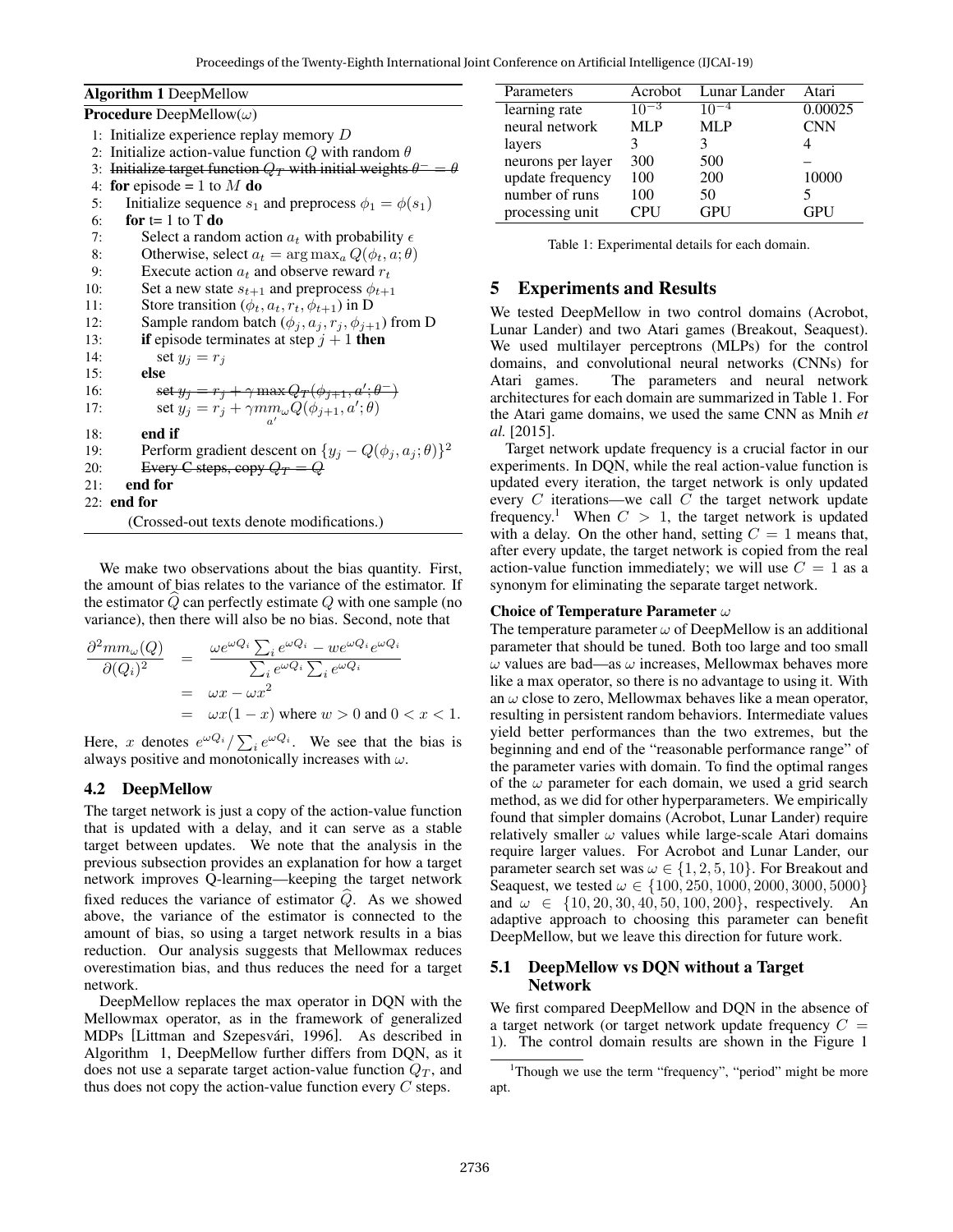

Figure 1: The performance of DeepMellow (no target network) and DQN (no target network) in control domains (left) and Atari games (right). DeepMellow outperforms DQN in all domains, in the absence of target network. Note that the best performing temperature  $\omega$  values vary across domains.

(left). In Acrobot, DeepMellow achieves more stable learning than DQN—without a target network, the learning curve of DQN goes upward fast, but soon starts fluctuating and fails to improve towards the end. By contrast, DeepMellow (especially with temperature parameter  $\omega = 1$ ) succeeds. Similar results are observed in Lunar Lander. DeepMellow  $(\omega \in \{1,2\})$  achieves more stable learning and higher average returns than DQN without a target network.

In order to quantify the performances in each domain, we computed the sum of areas under the curves for DeepMellow and DQN (for the first 1000 episodes; y-axis lower bound is -500). Setting the areas under the curves of DeepMellow  $(\omega = 1)$  as 100, the areas under the curves of DeepMellow  $(\omega = 2)$  and DQN were 88.9% and 78.7%, respectively, in Acrobot. Similarly, in Lunar Lander domain, the areas under the curves of DeepMellow( $\omega = 2$ ) and DQN were 93.4% and 79.2% of that of DeepMellow ( $\omega = 1$ ). In both domains, DeepMellow( $\omega = 1$ ) performed best, followed by DeepMellow( $\omega = 2$ ), and then by DQN.

We also compared the performances of DeepMellow and DQN in two Atari games, Breakout and Seaquest. We chose these two domains because the effects of having a target network are known to be different in each domain [Mnih *et al.*, 2015]. In Breakout, the performance of DQN does not differ significantly with and without a target network. On the other hand, Seaquest is a domain that shows a significant performance drop when the target network is absent. Thus, these two domains are two contrasting examples for us to see whether DeepMellow obviates the need for a target network.

Figure 1 (right) shows the performances of DeepMellow and DQN in these games. We used similar methods to quantify their performances (computing the areas under the curves), and the results were as follows: in Breakout, compared with the areas under the curves of DeepMellow( $\omega$  = 1000), those of DeepMellow( $\omega$  = 250, 3000, 5000) and DQN were 93.1%, 68.5%, 67.1%, and 64.5%, respectively. In Seaquest, the performance gaps widened as expected: the areas under the curves of DeepMellow ( $\omega = 20, 40$ ) and DQN were 69.5%, 31.1%, and 14.9% of that of DeepMellow( $\omega = 30$ ).

DeepMellow performed better than DQN without a target network in both Breakout and Seaquest; especially in Seaquest, the performance gap was substantial. Also, note that there are intermediate  $\omega$  values that yield best performances of DeepMellow in each domain. ( $\omega = 30$  is better than  $\omega = 20$  or  $\omega = 40$  in Seaguest;  $\omega = 1000$  is better than  $\omega = 250$  or  $\omega = 3000, 5000$  in Breakout.) These results are consistent with the property of the Mellowmax operator that both too large (behaving like max operator) and too small (entailing random action-selection)  $\omega$  values degrade the performance.

#### 5.2 DeepMellow vs DQN with a Target Network

In the previous section, we showed that DeepMellow outperforms DQN without a target network. The next question that naturally arises is whether DeepMellow without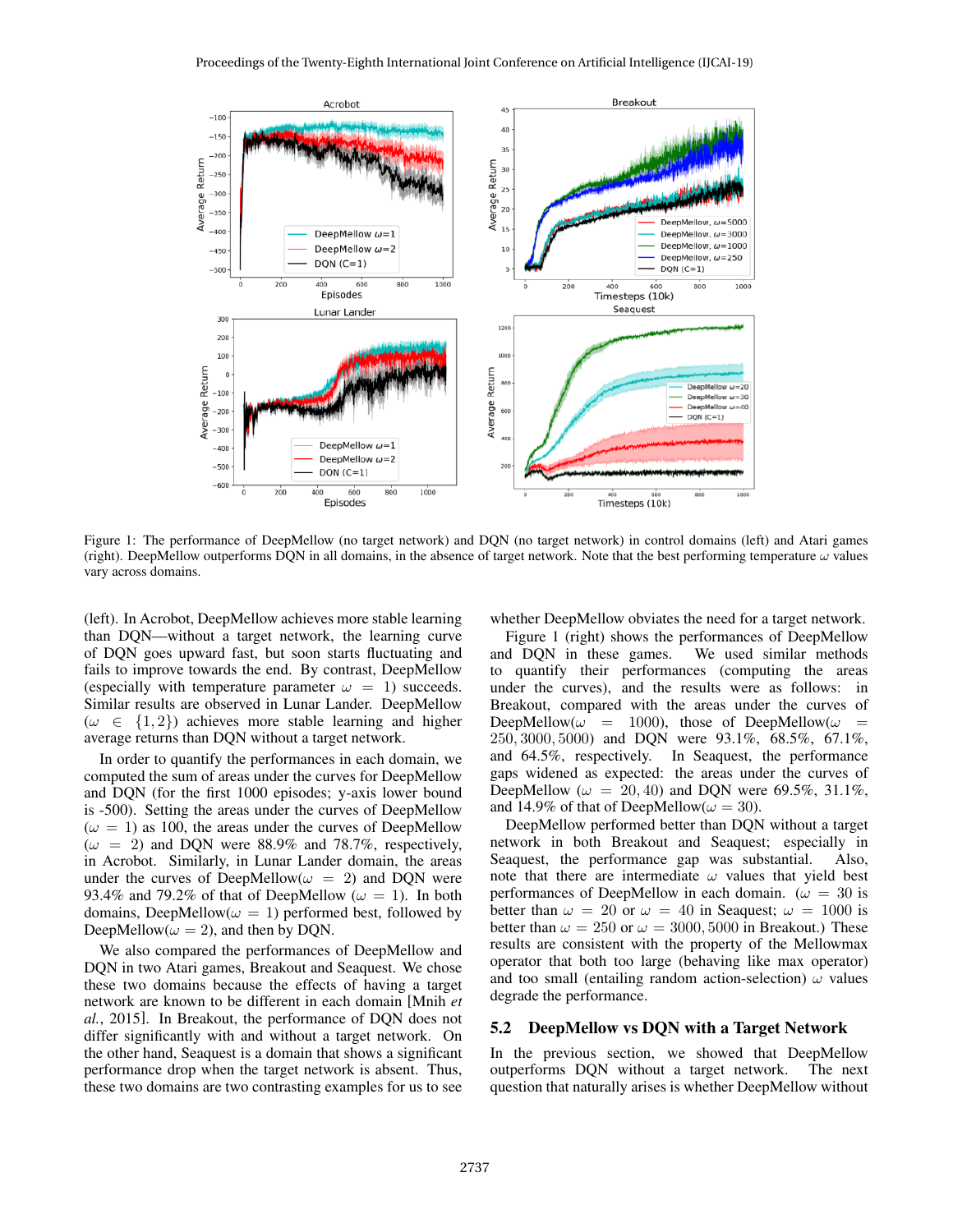

Figure 2: Performances of DeepMellow (no target network) and DQN (with a target network). If tuned with an optimal temperature parameter  $\omega$  value, DeepMellow learns faster than DQN with a target network.

a target network performs even better than DQN *with* a target network.

To see if DeepMellow has an advantage over DQN with a target network, we compared their performances, focusing on their learning speed. Our prediction is that DeepMellow will learn faster than DQN, because DQN's updates are delayed  $(C > 1)$ , and DeepMellow is likely to react faster to the environment.

As shown in Figure 2, DeepMellow *does* learn faster than DQN in Lunar Lander, Breakout, and Seaquest domains. In Acrobot (not shown), there was no significant difference, because both algorithms learned very quickly. In Lunar Lander, DeepMellow reaches a score of 0 at episode 517 on average, while DQN reaches the same point around episode 561 on average. (DeepMellow is 8% faster than DQN in reaching to the zero-score.)

In Breakout and Seaquest, DeepMellow learns faster than DQN and achieves higher performance, if tuned with an optimal  $\omega$  parameter. In Breakout, DeepMellow ( $\omega = 1000$ ) reaches the score of 15 and 20 at timestep  $55 \times 10^4$  and  $95 \times 10^4$ , while DQN reaches them at timestep  $153 \times 10^4$  and  $503 \times 10^4$ . Similarly, in Seaquest, DeepMellow ( $\omega = 30$ ) reaches the score of 600 and 800 at timestep  $140 \times 10^4$ and  $193 \times 10^4$ , while DQN reaches them at  $296 \times 10^4$  and  $406 \times 10^4$ . We also observed that, in both Atari games, DeepMellow achieves higher scores than DQN. In Breakout, at timestep  $1000 \times 10^4$ , the scores of DeepMellow ( $\omega = 1000$ ) and DQN are 38 and 26, respectively, which means that the score of DeepMellow at this timepoint is 42.6% higher than DQN. Similarly in Seaquest, at timestep  $800 \times 10^4$ , the scores of DeepMellow ( $\omega = 30$ ) and DQN are 1205 and 962, respectively. At this timepoint, DeepMellow achieves a score that is 25.2% higher than DQN.

#### 6 Conclusion and Future Work

We have introduced a new algorithm, DeepMellow, that can learn stably without the use of a target network. DeepMellow replaces the max operator in DQN with the Mellowmax operator. We proved new mathematical properties of the Mellowmax operator (convexity, monotonic non-decrease, and mitigation of overestimation) and explained how we can reduce the instability of deep Q-learning using Mellowmax. This increased stability reduces the need for a target network, speeding up learning.

Our empirical results show that DeepMellow outperforms DQN, both when DQN does and does not have a target network. In control domains and Atari games, DeepMellow (with temperature parameter tuned to each domain) showed more stability, higher performance, and faster learning than DQN. The improvement is likely due to the elimination of delays between action-value function updates.

One limitation of this work is that we used an exhaustive grid-search method to choose an optimal  $\omega$  parameter. This approach can be inefficient, especially when researchers deal with large-scale domains with deep neural network settings. Developing a new method that adaptively chooses this parameter for each domain remains an open research problem.

As a final remark, we note that DeepMellow is closer to true online reinforcement learning, because using a target network deviates from online learning. One possible future direction of research is to reduce the need for an experience replay, which is another deviation from online learning, and achieve full online reinforcement learning in complex settings. Another future research direction is to compare the DeepMellow algorithm with other variants of DQN, such as Double-DQN [van Hasselt *et al.*, 2016] or Duel-DQN [Wang *et al.*, 2016].

### Acknowledgements

This research was supported in part by the National Science Foundation, under grant number 1717569.